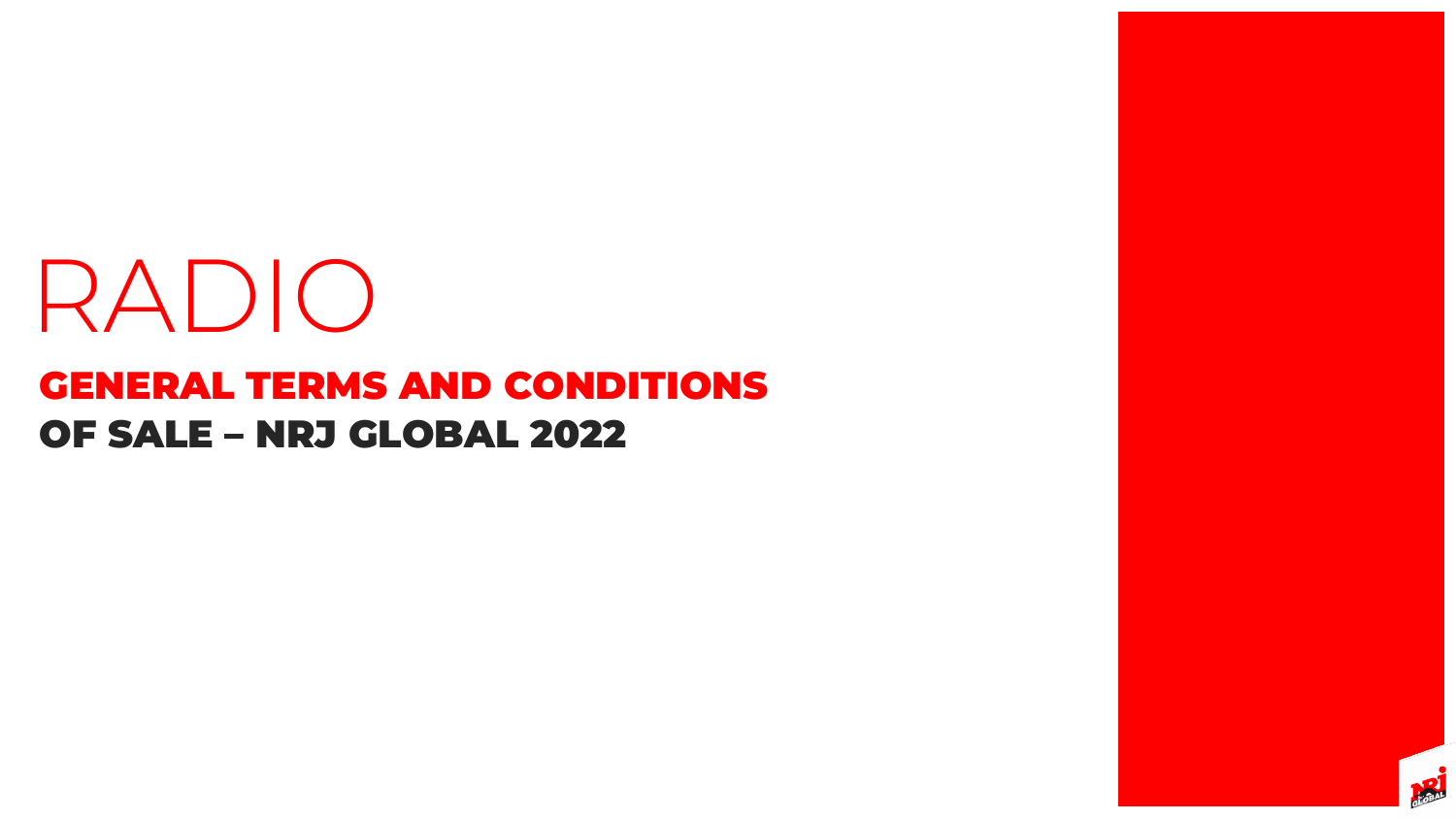### GENERAL TERMS AND CONDITIONS OF SALE – RADIO

2022

The Pricing and Business Terms and Conditions and these General Terms and Conditions of Sale apply to any advertisement order received by NRJ GLOBAL for broadcast from 1 January 2022 on the following radio stations: NRJ, Nostalgie, Chérie FM and Rire & Chansons (hereinafter, the "Stations"). The advertisement spaces on the Stations are marketed by NRJ GLOBAL, the exclusive sales house for the Stations nationally.

The signal of the Stations and, in general, all of NRJ Group's services which are the subject of these GTCS, may be picked up, using the signal emitted in France, in territories across the world, particularly by partners of the NRJ Group. Advertisements included in the Stations' original signal or related services from France may therefore be retransmitted in all the territories which receive said Stations or services. NRJ GLOBAL also reserves the right, depending on the territories in which the relevant Stations or services are received, to remove if necessary any advertisements included in the signal, in order to comply with applicable regulations in the territory that receives the signal.

The advertisement order or purchase order from an advertiser or agent to NRJ Global implies the unconditional acceptance of the Pricing and Business Terms and Conditions, these General Terms and Conditions of Sale, as well as the standard practices regulating advertising communications.

These General Terms and Conditions of Sale take precedence over any terms and conditions of purchase that the advertiser or agent may use; they apply to the purchase of traditional advertising space and sale packages. These General Terms and Conditions of Sale may only be subject to particular terms and conditions that have been agreed to as part of special advertisement campaigns (partnerships, sponsorships) and specific offers. Derogation from these General Terms and Conditions may also be agreed as part of specific sale contracts.

In the absence of a letter of commitment, the discounts applied to each campaign flight will be based on the 2022 Gross Billings (excl. VAT) accumulated up to the specific date.

Invoicing is based on the Prices, the Pricing and Business Terms and Conditions and the General Terms and Conditions of Sale that are in force on the day of the broadcast.

The Pricing and Business Terms and Conditions and these General Terms and Conditions of Sale are applicable between 1 January and 31 December 2022, inclusive. NRJ GLOBAL may, at any time, modify in whole or in part these Pricing and Business Terms and Conditions, General Terms and Conditions of Sale, and the Gross Prices (excl. VAT) that are available at [www.nrjglobal.com.](http://www.nrjglobal.com/) NRJ GLOBAL will provide at least five (5) calendar days' notice concerning such modifications. These modifications will be published on the aforementioned website.

#### APPLICATION OF THE PRICING AND BUSINESS TERMS AND CONDITIONS

Subject to the existence of a letter of commitment and the absence of provisions contradicting the Pricing and Business Terms and Conditions, the discounts will be applied to the first euro of the commitment given.

If, at the end of the year, the commitment has not been complied with, NRJ GLOBAL will invoice for the difference between the conditions agreed under the letter of commitment and the applicable Pricing and Business Terms and Conditions.

The yearly commitments that allow the application of Volume, Increase and 4-Station Indexing discounts must be formalised no later than 1 March 2022.

Discounts are applied to the gross billings (excl. VAT).

The commercial discounts are cumulative but are capped at 47% before any Agent Discount is applied. The Gross Billings used to calculate discounts comprise the purchase of traditional advertisement space and the commercial offers published within the Pricing and Business Terms and Conditions and these General Terms and Conditions of Sale or introduced during the year. The Drive to Web, Drive to Store, NRJ Connected 15-34, Women Connected, NRJ Connected 25-49 and Box Office offers are not counted towards Gross Billings in this regard. "Gross price" refers to the spot length index-weighted prices published by NRJ Global.

**•** The **Modified Gross Price** is the Gross Price after any surcharges are applied.

**•** The **Gross Billings** corresponds to the Modified Gross Price, after deduction of any free

- 
- advertisements and other price reductions.

For the sake of clarity, Gross Billings is the gross amount invoiced or invested on each of the stations for



a given advertisement campaign.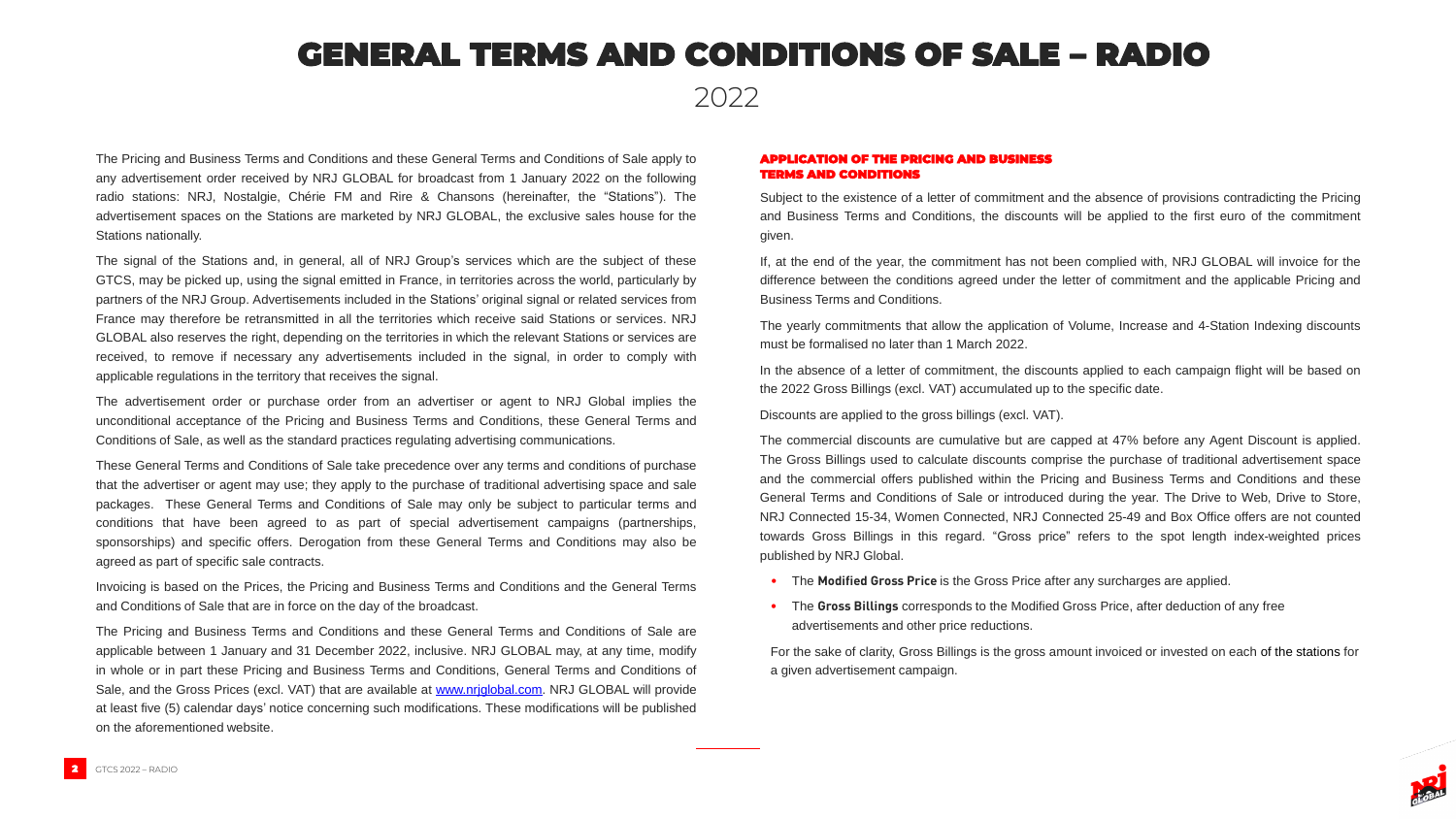The **Net Price** is Gross Billings minus any commercial discounts (the sum of the Volume Discount, Increased Billings Discount, 4-Station Discount and the Business Targeting Discount). Commercial discounts are accumulative.

The **Net Billings** is the Net Price minus any applicable Agent Discount. This discount is applied to the Net Price.

The Pricing and Business Terms and Conditions will not apply in the case of any payment in the form of an exchange of advertisements for merchandise, advertisement space, or services. Any such payments must be the subject of a written contract setting out, in particular, the payment conditions. These purchases will not be considered in the calculation of the Gross Billings (excl. VAT).

For any advertising campaign wishing to take advantage of the price reduction described in Chapter 03.1 of the NRJ GLOBAL Pricing and Business Terms and Conditions 2022, the certification from the Governmental Information Service issued by the relevant ministry must be addressed to NRJ GLOBAL at the time when the advertising campaign is reserved (by email to advglobal@nrj.fr).

#### ADVERTISER AND AGENT

An advertiser may purchase advertising space either directly from NRJ Global or through a duly appointed agent.

The advertiser and/or its agent will be referred to as the "Purchaser" in these General Terms and Conditions of Sale.

For the purposes hereof, "advertiser" means:

**•** Any natural or legal person that applies for an advertisement order, or has such an application done on its behalf, for its brands, products, services, commercial names, or logos on the Stations.

or

**•** A group of advertisers must belong to the same corporate group which fulfils each of the following

**·** The parent company is the holder of the majority of their share capital,

- criteria:
	-
	- functions,
	-

**·** They must show that the purchase of advertising space is centralised, carried out either by the parent company or by a single entity in the group that is responsible for media-buying

**·** Consolidation must be effective from 1 January 2022.

Membership in a group of advertisers must be confirmed to NRJ Global by registered letter with



acknowledgement of receipt.

These General Terms and Conditions of Sale will apply to the group of advertisers from the receipt date of said letter; they will have no retroactive effect.

Agents, acting in the name and on behalf of advertisers, must prove their capacity by providing NRJ Global with a mandate certificate (templates available at [www.nrjglobal.com](http://www.nrjglobal.com/) or on request from NRJ Global). Agents must inform NRJ GLOBAL of the provisions of the agency contract which will likely have an effect on NRJ GLOBAL's provision of services (term, scope, media, results, etc.).

Agents must inform NRJ GLOBAL of the termination of their mandate at least one (1) month beforehand by registered letter with acknowledgement of receipt.

#### RADIO CAMPAIGN

A radio campaign is any broadcast of advertisements with identical designs on NRJ GLOBAL's Stations, which are not separated by more than seven (7) days.

### GENERAL TERMS AND CONDITIONS OF SALE – RADIO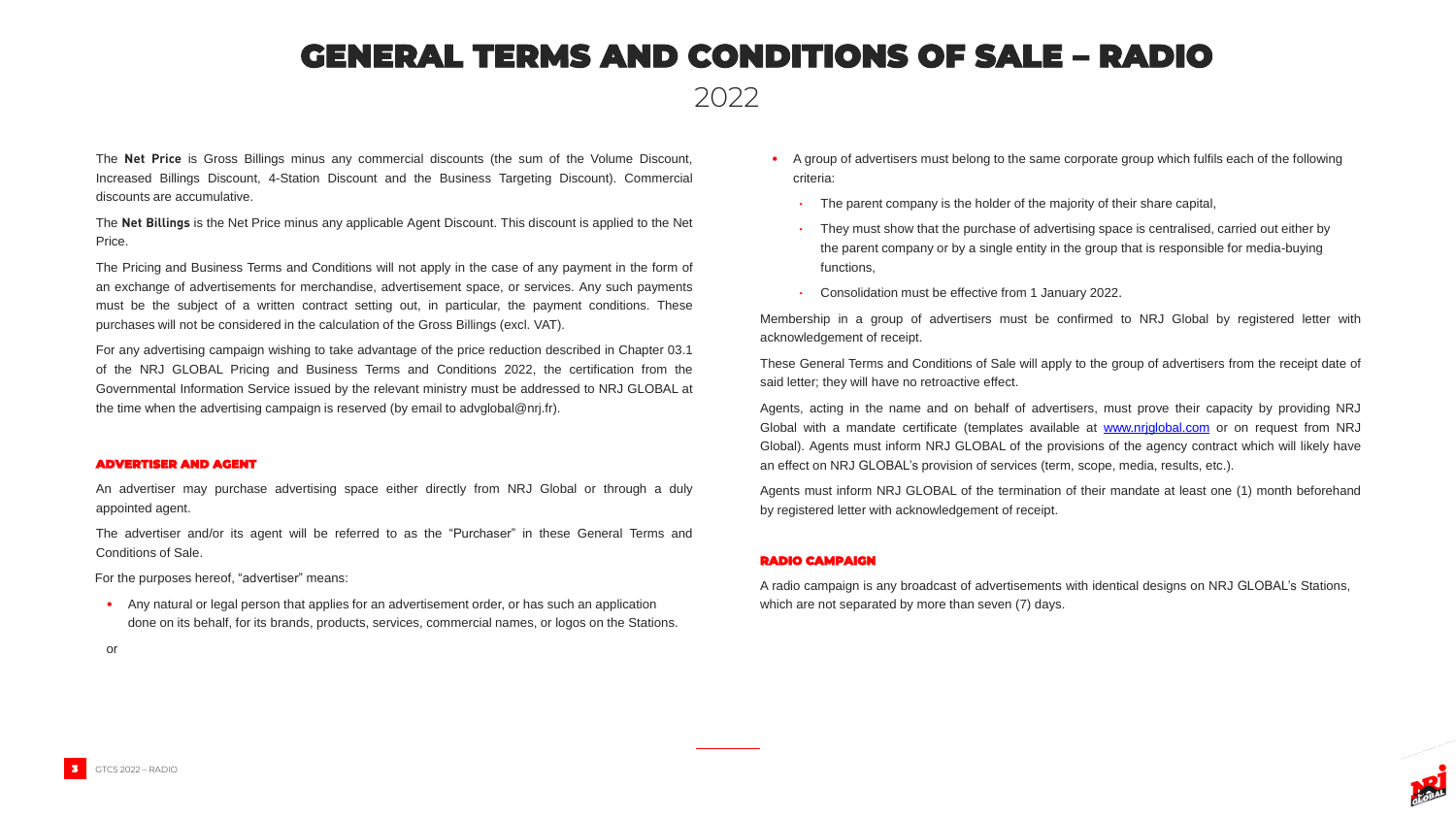#### ADVERTISEMENT ORDERS AND ADVERT SPACE PURCHASING CONDITIONS

NRJ Global recommends that the purchase of advertisement space on the Stations be performed through electronic data interchange (EDI), in accordance with the standards set out by the association EDI Publicité.

The Purchaser shall use an electronic messaging service to purchase advertisement space according to the arrangements set out in an agreement for electronic data interchange between the Purchaser and NRJ GLOBAL.

In the case of Going Rate purchases (Priority Pass and Liberty Pass), the Purchaser must address any request to reserve advertisement space to NRJ GLOBAL by electronic message. In the case of Purchases at Guaranteed Net GRP Cost (Flexi Pack), the Purchaser must promptly address any request to reserve advertisement space to NRJ GLOBAL submitted via the Popcorn brief or the NRJ GLOBAL brief (available at www.nrjglobal.com).

In the case of reservations made by agents, requests for advertisement scheduling must be accompanied by certificates of mandates. Upon receipt of the reservation request, NRJ GLOBAL will issue an advertisement order that will state the availability of advert space with respect to the request.

Based on NRJ Global's response, the campaigns must be confirmed by the advertiser or agent no later than 5 business days after the start of the campaign. If no response is received from the advertiser or agent within this time, the purchase will be considered firm and final.

Priority Pass campaigns must be confirmed by the advertiser or agent within 48 hours after NRJ GLOBAL's response. In case of failure to adhere to this time limit, NRJ GLOBAL reserves the right to sell that particular advertisement space to any other advertiser.

Except where specifically agreed otherwise by NRJ GLOBAL and the advertiser or agent, or in the case of a specific guarantee referred to herein granted by NRJ GLOBAL in consideration of payment by the advertiser or agent, NRJ GLOBAL's obligation extends only to the broadcasting of the advertisements between the start and end dates of the campaign as stated by the advertiser or agent and reiterated, in accordance with schedule availability, in the advertisement order.

The parties thus agree that the schedule for the broadcast of the campaign, as established by NRJ GLOBAL, which takes into account the broadcast start and end dates chosen by the advertiser or agent, is provided for information purposes only.

NRJ GLOBAL reserves the right to modify, in whole or in part, this broadcast schedule. Such modifications will not entitle the advertiser or agent to any remedy or claim. NRJ GLOBAL may only rely on this right until the broadcast date of each advertisement of the campaign.

All advertisements of a commercial break are associated with the half-hour interval in which the break

commences.

Furthermore, NRJ GLOBAL may cancel an advertisement order and/or the purchase order of the advertiser or agent by post or email for any reason whatsoever, subject to the following notice periods: **•** Seven (7) working days prior to the scheduled start date for traditional campaigns, **•** Twenty-one (21) working days prior to the scheduled start date for special campaigns or

- 
- sponsorships.

The advertisement order is solely for the advertiser; consequently, it cannot be assigned or transferred, even partially, without the prior agreement of NRJ GLOBAL. The advertisement order is also linked to a product, service, brand, trading name or logo.

The product, service, brand, trading name or logo promoted in the advertisement must match the one

stated in the advertisement order.

Any modification to the subject of the advertisement must be authorised by NRJ GLOBAL beforehand.

#### ARRANGEMENTS, DEADLINES, AND TECHNICAL CONDITIONS OF BROADCAST

For each advertisement order, the advertiser or agent must send NRJ GLOBAL, no later than eight (8) working days prior to the scheduled broadcast date on the Stations, the recorded advertisements:

**•** either on CD (WAV -9 dB format only), or on a USB flash drive (digital devices are not returned),

**•** or via the Copiestation platform (www.copiestation.com). In the latter case, the advertiser and agent acknowledge and declare that they hold all rights and authorisations required to use the COPIESTATION service; as such, they shall indemnify NRJ GLOBAL against any actions brought in



- 
- this regard.

Advertisements sent by email or by FTP will not be accepted.

### GENERAL TERMS AND CONDITIONS OF SALE – RADIO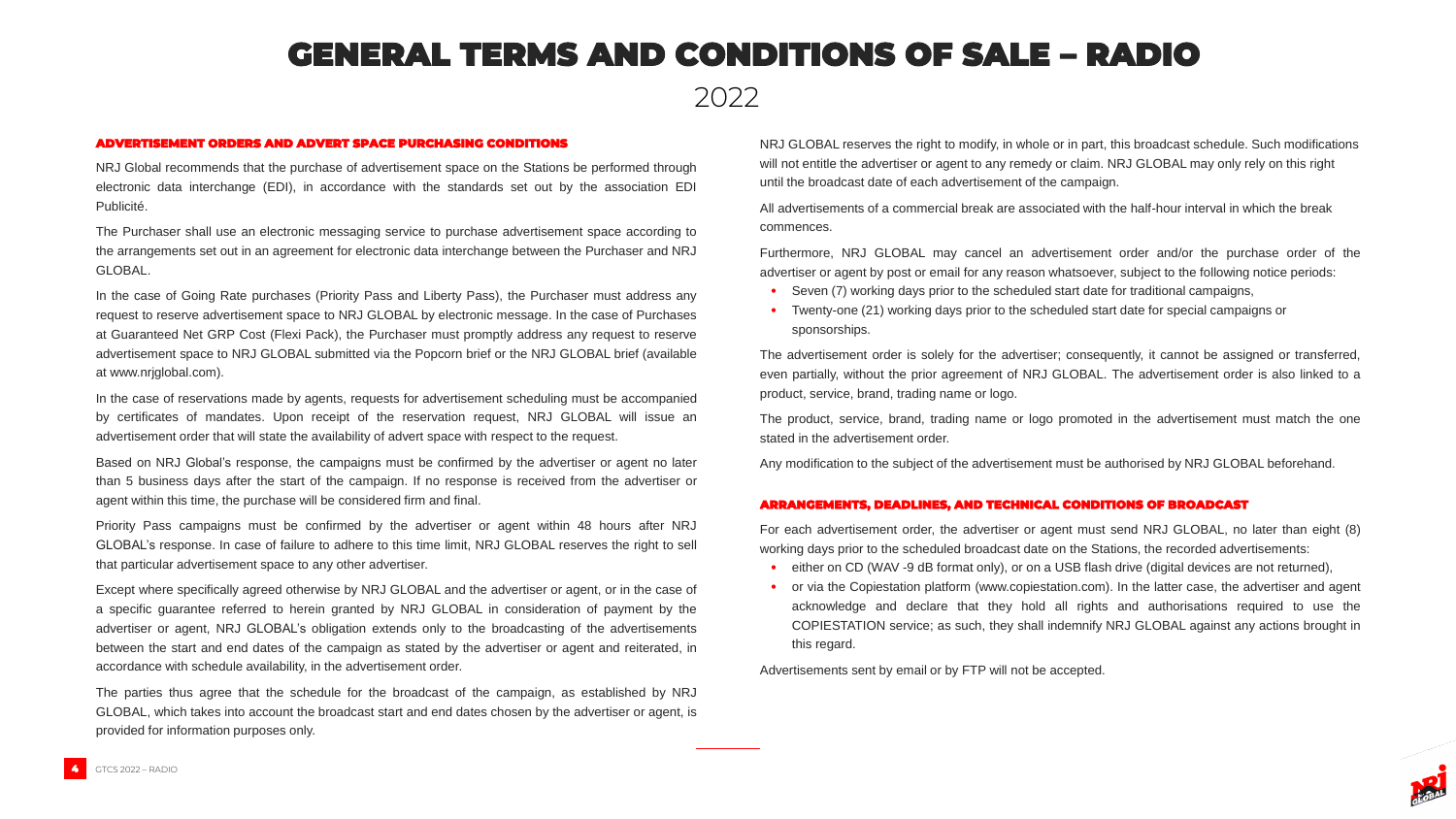Advertisements must contain a musical background and conform to the specifications stated on the advertisement order (quality, duration, royalties collection, etc.)

If the advertisement is not sent by the stated deadline or if its characteristics differ from expectations (quality, duration, no background music, etc.), NRJ GLOBAL reserves the right not to broadcast the advertisement in whole or in part. The full price for the advertisements will be owed by the advertiser or agent, regardless of whether the advertisements were broadcast or not.

- **•** Delivery address: NRJ GLOBAL, Service Diffusion [*Broadcasting Department*], 22 Rue Boileau 75016 Paris.
- **•** Broadcasting Department contact details: +33 (0)1 40 71 43 17 / +33 (0)1 40 71 43 11
- **•** Email: [diffusionnrjr](mailto:diffusionnrjradio@nrj.fr)[adio@nrj.fr](mailto:adio@nrj.fr)

For advertisements provided on CD, each CD must be labelled with the following information:

- **•** name of the advertiser and of the campaign,
- **•** campaign number appearing on the advertisement order,
- **•** advertisement title and duration,
- text of the advertisement.
- **•** rotation schedule.

Each CD must be accompanied by a list of the musical, literary or artistic works used or likely to give rise to the receipt of royalties due to the broadcasting of the advertisement.

• for Priority Pass campaigns, after the campaign is confirmed by the advertiser or agent, NRJ GLOBAL will be entitled to invoice a penalty equal to 50% of the cancelled Net Billings amount.

If an advertisement, with the exception of those for special campaigns, cannot be broadcast for any reason whatsoever on the Stations, except if it is sent after the deadline or if it is non-compliant, the radio station concerned and/or NRJ GLOBAL will notify the advertiser of this fact.

The advertiser will thus be entitled to choose compensation either in the form of a credit note for the net price of the non-broadcast advertisement or in the form of advertisements equal to the value of the nonbroadcast advertisement.

### CANCELLATION OR MODIFICATION OF AN ADVERTISEMENT ORDER AND/OR PURCHASE ORDER BY THE ADVERTISER OR AGENT

Except for cases of force majeure, any modification or cancellation, in whole or in part, of an advertisement order and/or purchase order by the advertiser or agent must be sent by post or email. Such a modification or cancellation will lead to a penalty payable by the advertiser under the following

conditions:

**•** for Liberty Pass and Flexi Pack campaigns, less than 5 (five) business days prior to the date when the advertisements are broadcast, NRJ GLOBAL will be entitled to invoice a penalty equal to 50% of

- the cancelled Net Billings amount.
- 
- 100% of the net price of the campaign.

**•** for Special Advertisement Campaigns/Sponsorships cancelled less than twenty-one (21) working days before the scheduled start date, NRJ GLOBAL will be entitled to invoice a penalty equal to



The advertisement space that is cancelled will be made available to NRJ GLOBAL. Within the context of a pandemic, in the event that national authorities order the restriction of activities, any requests for cancellation will be examined by NRJ Global.

#### PRICES, INVOICING, AND PAYMENT TERMS

#### A Prices

The prices and discount rates will be provided by NRJ GLOBAL upon request. NRJ GLOBAL reserves the right to modify prices and discounts at any time. It will inform advertisers at least five (5) calendar days before changes come into effect.

As an exception to the above, NRJ GLOBAL may modify the price and/or the title of the commercial breaks with less than five (5) calendar days' notice in the case of exceptional changes to programming or the necessary rearranging of scheduling which entails modifications to the length of commercial breaks in order to comply with the advertisement rules to which the Stations are subject. The new prices will be applicable to existing contracts. However, the advertiser may retain, cancel, or reprogram its reservations (affected by the price changes) to other commercial breaks, subject to schedule availability and subject to compliance with the cancellation conditions. NRJ GLOBAL will inform purchasers of the modification as soon as possible.

## GENERAL TERMS AND CONDITIONS OF SALE – RADIO

2022

5 GTCS 2022 – RADIO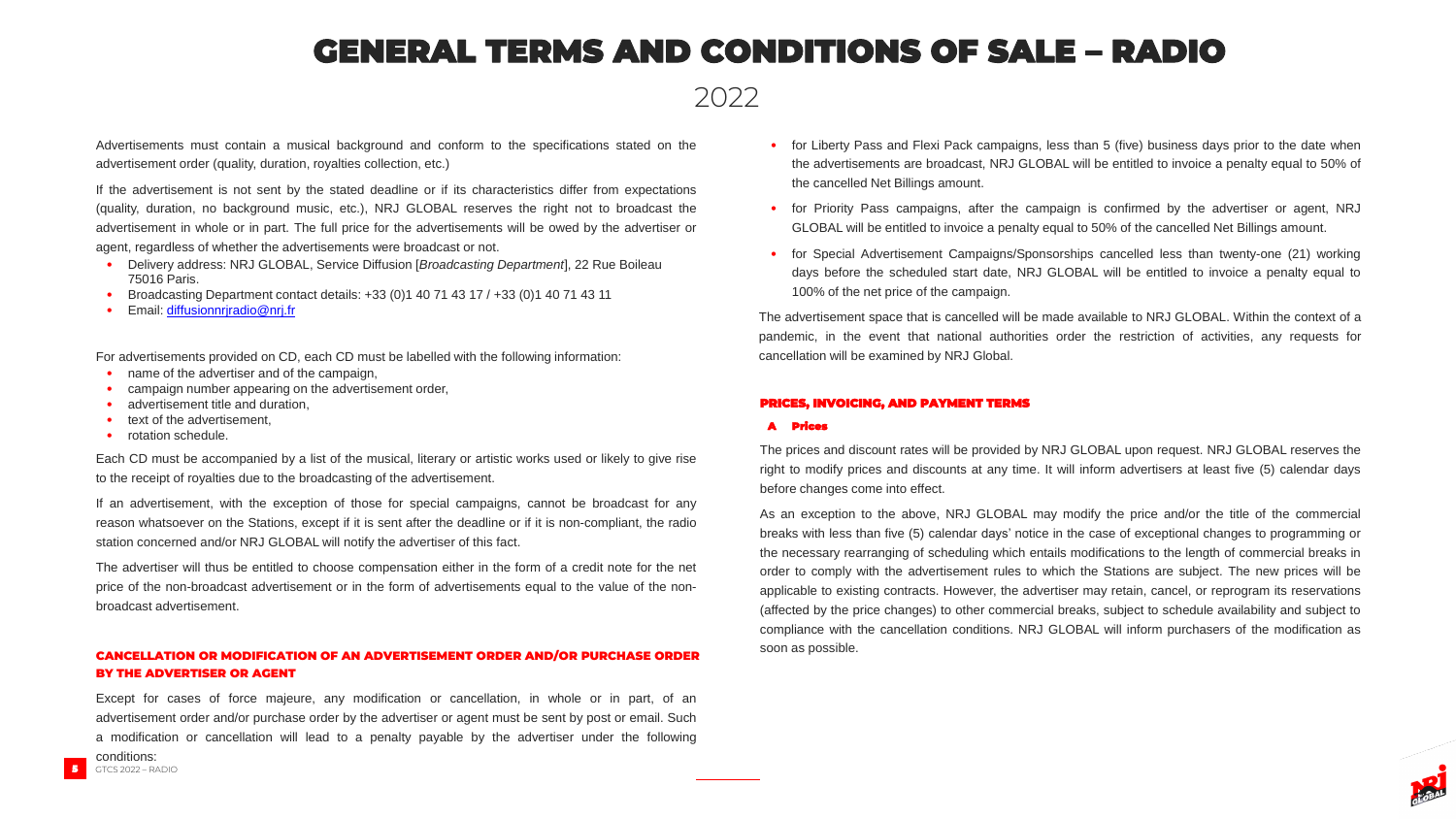The prices applicable to advertisements are the prices in force at the time of broadcasting. Prices are stated excluding taxes. Any fees, taxes and charges applicable to the broadcasting of advertisements will be borne by the advertiser.

#### <u>ivoicing</u>

Invoices will be sent to the advertiser, with a copy to the agent if applicable, within a month of the broadcast. If the advertiser or agent agrees, NRJ GLOBAL may use electronic invoicing, and shall send the invoices as signed PDF documents. Invoices, however they are sent, will constitute proof of broadcast pursuant to Article 23 of Law No. 93-122 of 29 January 1993 (the "Sapin Act").

**•** For advertisers with a written annual commitment:

Advertisers with a written annual commitment will receive the discount that matches the annual commitment given at the start of 2022. The yearly commitments that allow the application of Volume, Increase and 4-Station Indexing discounts must be formalised no later than 1 March 2022.

Annual commitment means a commitment to purchase advertisement space from NRJ GLOBAL for a twelve-month rolling period, whose amount is final and irrevocable and stated as Net Billings (excl. VAT). If, at the end of the year, the annual commitment has not been complied with, NRJ GLOBAL will invoice for the difference between the conditions agreed under the letter of commitment and the applicable Pricing and Business Terms and Conditions.

• In the absence of a letter of commitment:

The discounts applied to each campaign flight will be based on the 2022 gross billings accumulated up to the particular date.

#### C Payment terms

Invoices are due and payable on the tenth (10th) of the month subsequent to the lapse of thirty (30) days from the issuance date. They may be paid by wire transfer or by cheque made out to NRJ GLOBAL.

However, any client that is not registered with the Finance Department of NRJ GLOBAL or any registered client without a guarantee as to its financial situation, may be required to make a full or partial payment prior to any broadcast.

There is no additional discount for early payment. Invoices issued by NRJ Global do not confer a right to a cash discount. In accordance with the provisions of Article L. 441-10 of the French Commercial Code, any sums not paid after the due date on the invoice shall give rise to the payment of interest for late payment calculated at a minimum rate of 15% (fifteen percent) per annum in proportion to the number of overdue days, calculated from the day after the due date, on the basis of a 360-day year. If the aforementioned rate of 15% (fifteen percent) becomes three times less the legal interest rate, the penalty rate applied shall be increased to 3 (three) times the legal interest rate, rounded up to the next whole number. In addition, a fee of €40 (forty euros) will be payable for recovery costs, by legal right. .

Notwithstanding Articles 1998 *et seq.* of the French Civil Code, the advertiser and agent will be jointly and severally liable for the payment of invoices. Payments made to the agent will not release the advertiser of its payment obligations to NRJ Global.

#### BROADCAST FEES

The advertiser shall also bear the broadcast fees, including the taxes, charges and levies stipulated under law. Such fees equal €32 (excl. VAT) as of 1 January 2022 for each advertisement broadcast on NRJ, Nostalgie, Chérie FM and Rire & Chansons. These fees also apply to free advertisements and advertisements used as part of an exchange of advertisement campaigns. They do not apply to advertisements broadcast in compensation for broadcasting difficulties and free "major cause" advertisements.

#### SERVICE

The advertiser and agent jointly and severally warrant the compliance of advertisements with the applicable laws and regulations and the recommendations of the *Autorité de Régulation Professionnelle de la Publicité* [ARPP, the French Authority for the Professional Regulation of Advertisements]. They shall indemnify NRJ GLOBAL and the Stations against any claim brought by a third party as a result of the broadcasting of the advertisements. Accordingly, the advertisements are broadcast on the Stations under the sole responsibility of the advertiser.

### GENERAL TERMS AND CONDITIONS OF SALE – RADIO

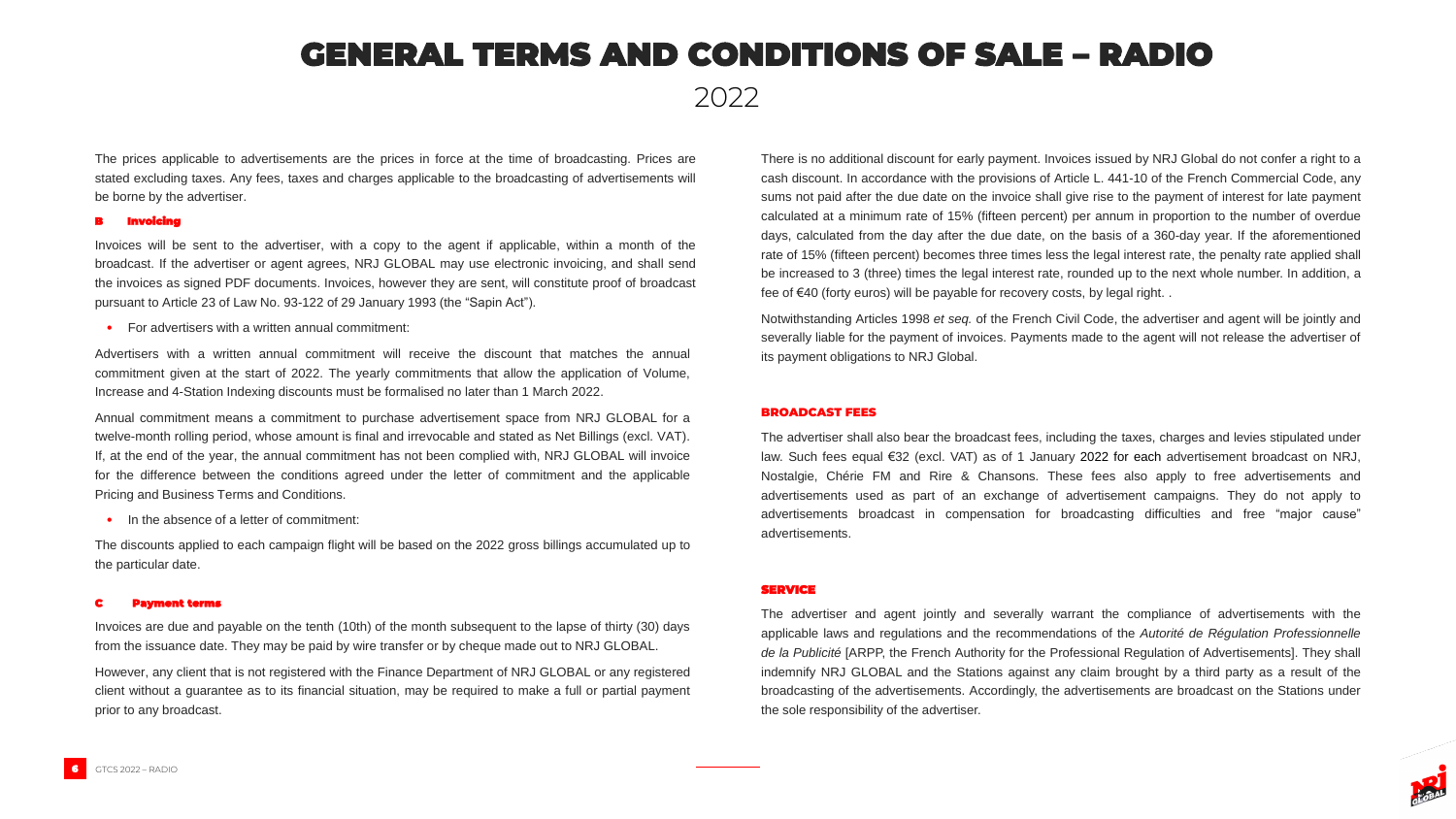The advertiser and/or agent warrant, in particular, that the advertisements and their constituent elements, including music and audio, are provided free of all intellectual property right claims, with the advertiser personally attending to such matters.

The advertiser and/or agent and/or advertisement agency must obtain any authorisations from any right holders (authors, producers, designers, directors, editors, performers and, in general, any natural or legal person that would consider themselves aggrieved for any reason by the broadcast of the advertisement or that could assert a right due to the broadcast of the advertisements on the Stations), which may be required for the reproduction and broadcast of the advertisements as well as the musical excerpts. The advertiser and/or agent and/or advertisement agency shall indemnify NRJ GLOBAL and the Stations for any damages in this regard.

#### LIMITATION OF LIABILITY

#### A Editorial independence

The Stations alone are in control of their programmes, schedules, commercial breaks, the content of each session, and the general style of advertisements; the Stations may modify these aspects as they see fit. NRJ GLOBAL and the Stations reserve the right to refuse any advertisement deemed contrary to the applicable regulations, good taste, good presentation, programme guidelines or the editorial line of the Stations' programmes.

NRJ GLOBAL and the Stations also reserve the right to refuse any advertisements that are contrary to the rules of the profession, and any advertisement likely to violate public order, common decency or upset the moral, religious, cultural or political beliefs of the Stations' listeners. NRJ GLOBAL and the Stations may also refuse any advertisement that directly or indirectly refers to competitors of the Stations or any advertisement that contains reminders or parts of a programme or broadcast whose rights are held by a competitor of the Stations.

The Stations and/or NRJ GLOBAL may not, under any circumstances, be held liable for the refusal of an advertisement under this section.

#### Broadcast interruption or impossibility

NRJ GLOBAL and the Stations will not be held liable for any force majeure event or decision by the Conseil supérieur de l'audiovisuel [*French Audiovisual Council*] that interrupts or prevents a broadcast on any one of the Stations. Broadcasts carried out will however be invoiced by NRJ GLOBAL.

No claim may be made in the case of difficulties or inability to broadcast an advertisement campaign which affects less than 10% of the total number of broadcasters within the national territory. These General Terms and Conditions of Sale are applicable to the entire country with the exception of Annemasse (exclusively local scheduling).

As part of the RadioScan project in Angers, NRJ GLOBAL reserves the right to modify advertisement packages in this area for the purposes of tests and research.

#### PROTECTION OF PERSONAL DATA

#### 1. Determination of purposes and means of processing

Each of the parties is free to determine the purposes and means of the data processing it performs. NRJ GLOBAL shall not intervene in any way in the processing performed by the other party.

#### 2. Compliance with legislation regarding the protection of personal data

Each of the parties undertakes to comply with all legislation regarding the protection of personal data, including Regulation 2016/679 of 27 April 2016 on the protection of natural persons with regard to the processing of personal data (General Data Protection Regulation) and all national legislation applicable to such processing, and expressly releases the other party from all responsibility for the processing of personal data that it performs or may perform.



### GENERAL TERMS AND CONDITIONS OF SALE – RADIO